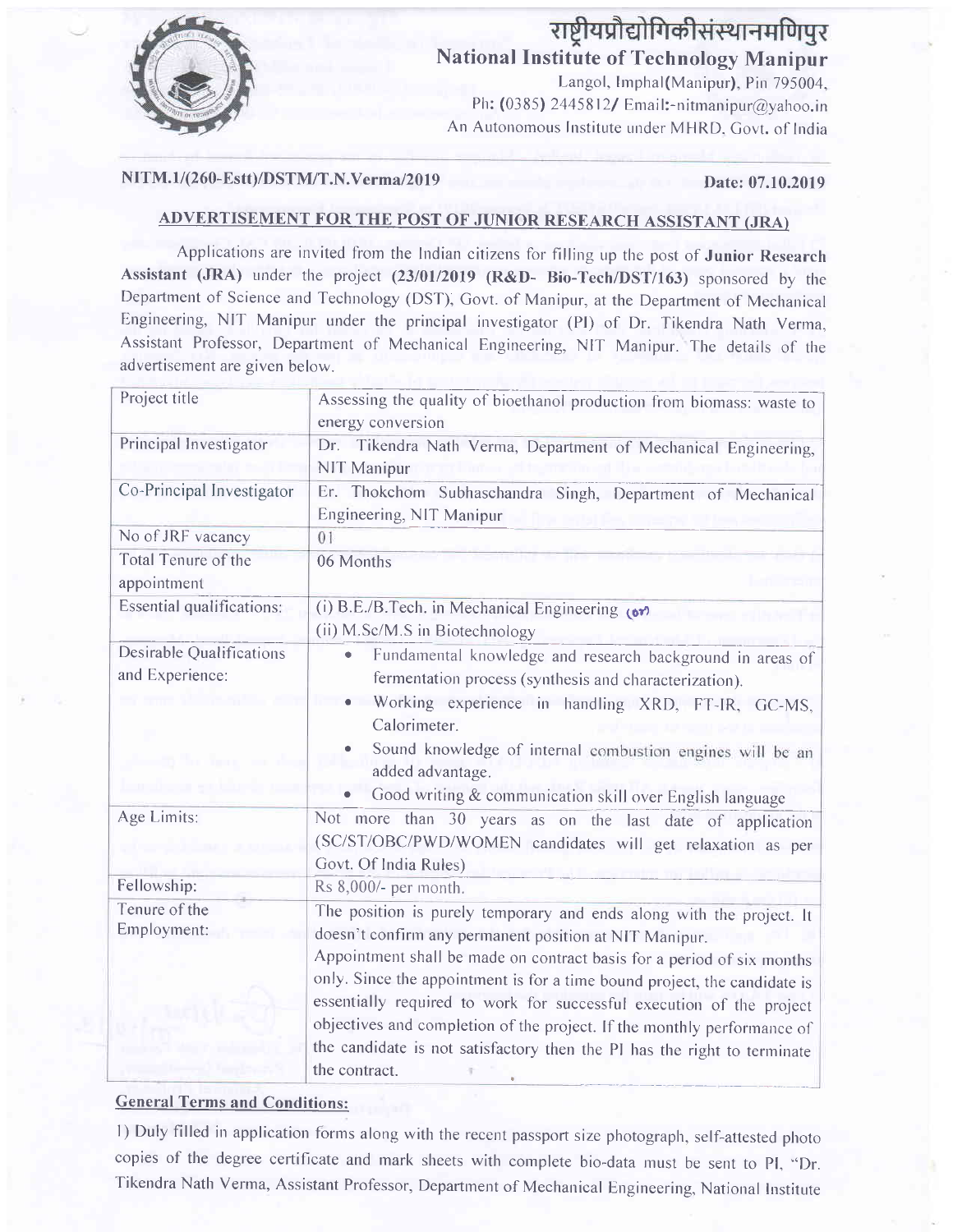

## राष्ट्रीयप्रौद्योगिकीसंस्थानमणिपर National Institute of Technology Manipur

Langol, Imphal(Manipur), Pin 795004, Ph: (0385) 2445812/ Email:-nitmanipur@yahoo.in An Autonomous Institute under MHRD, Govt. of India

of Technology Manipur, Langol, Imphal - Manipur 795004" in the prescribed format by hand or speed/registered post. On the envelope please inscribe "Application for the post of JRA for DSTM Project (NITM.1/(260-Estt)/DSTM/T.N.Verma/2019) in Mechanical Engineering".

2) Filled application form must reach on or before 18<sup>th</sup> October, 2019 till 05:00 P.M. Candidates may send a scanned copy of the same in advance to verma,tikks@gmail.com / th,subhas143@gmail.com, for review purpose.

3) A screening committee shall shortlist the candidates to be called for interview, based on the specialization and availability of candidates and requirements as per the project. NIT Manipur reserves the right to fix suitable criteria for short-listing of eligible candidates satisfying advertised qualification and requirement of the JRA post.

4) List of the shortlisted candidates will be uploaded in the institute website (www.nitmanipur.ac.in) and shortlisted candidates will be informed by e-mail or may be communicated over telephone/mobile about the interview date. So, the candidate must provide valid e-mail IDs and contact number in their applications and no separate call letter will be issued.

5) Only the shortlisted candidate will be informed. No comrnunication frorn other candidates will be entertained.

6) Tentative date of interview of the shortlisted candidates will be between  $23-25$ <sup>th</sup> October, 2019 in the Department of Mechanical Engineering, NIT Manipur, Langol campus, Imphal West, Manipur-795004.

7) Original documents of age proof/certificates/degrees/mark sheets and other testirnonials must be presented at the time of interview.

8) Complete information regarding NET/GATE score (if applicable) such as: year of passing, discipline, score, marks, All India Rank and the number of candidates appeared should be mentioned in the application form.

9) Mere fulfillment of the required qualifications and experience does not entitle a candidate to be shortlisted or called for interview. The Principal Investigator of the project reserves the right to fill or not fill the position.

10) The applicant will be responsible for the authentic of information, other documents and photograph submitted.

I l) No TA/DA will be paid for attending the interview.

0||9.

)- (Dr. Tikendra Nath Principal Investigator, Assistant Professor, Department of Mechanical Engineering NIT Manipur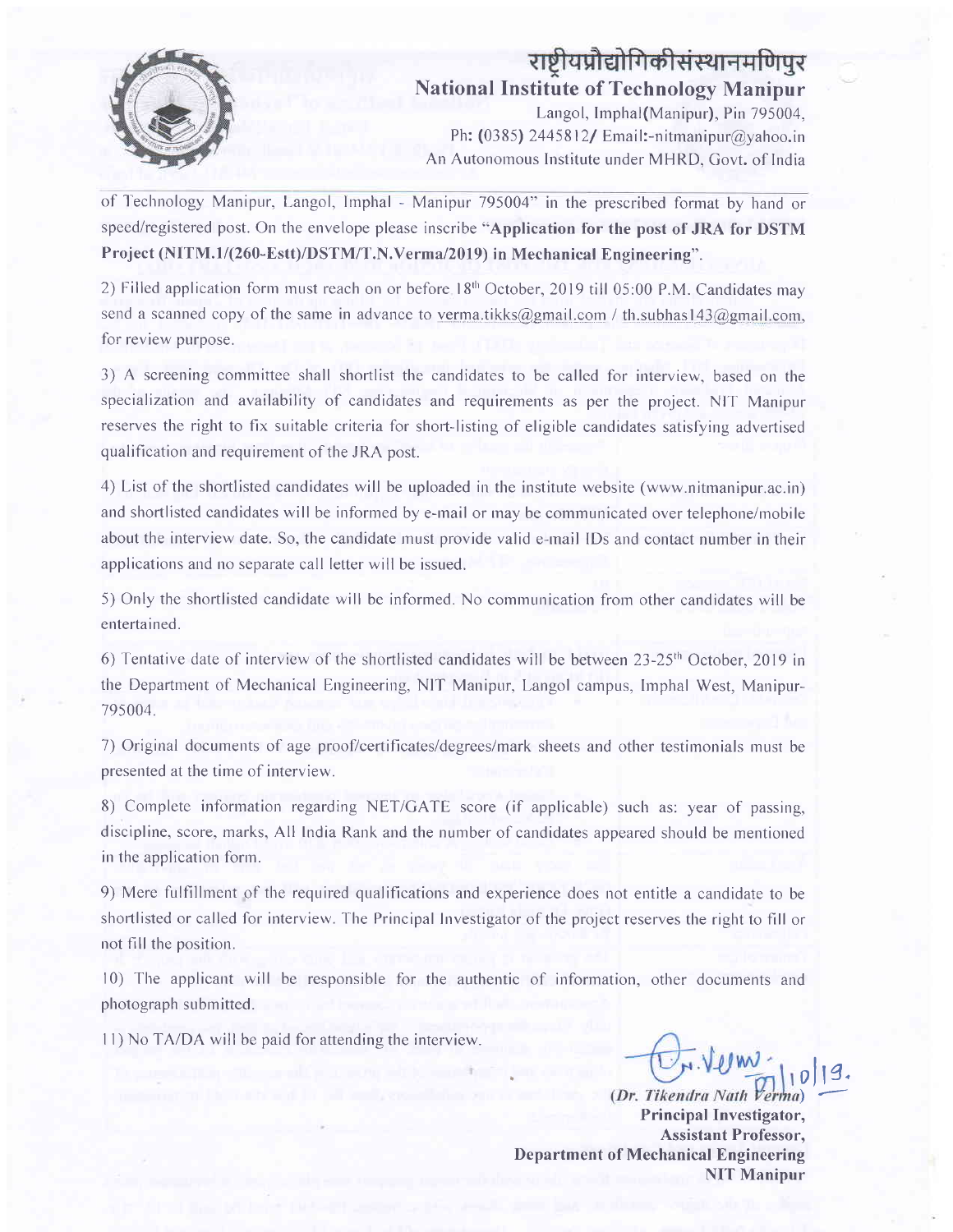

# DEPARTMENT OF MECHANICAL ENGINEERING NATIONAL INSTITUTE OF TECHNOLOGY. MANIPUR APPLICATION FOR JUNIOR RESEARCH ASSISTANT

LATEST PASSPORT PHOTO

|                      | Project No: NITM.1/(260-Estt)/DSTM/T.N.Verma/2019 |  |  |
|----------------------|---------------------------------------------------|--|--|
| 01. Post applied for |                                                   |  |  |

02. Advertisement No. & Date

03. Name of the candidate (ln Block letters)

04. Father/ Husband's name:

05. Date of Birth (DD/MM/YYYY)

06. Sex

07. Whether belongs to SC/ST/OBC/PWD

08. Nationality

09. Present Postal Address with pin code

10. Permanent Address with pin code

11. Phone No.

12. E-mail ID

13. Branch in (a) B.Tech/BE Degree:

(b) B.Sc. & M.Sc Degree: